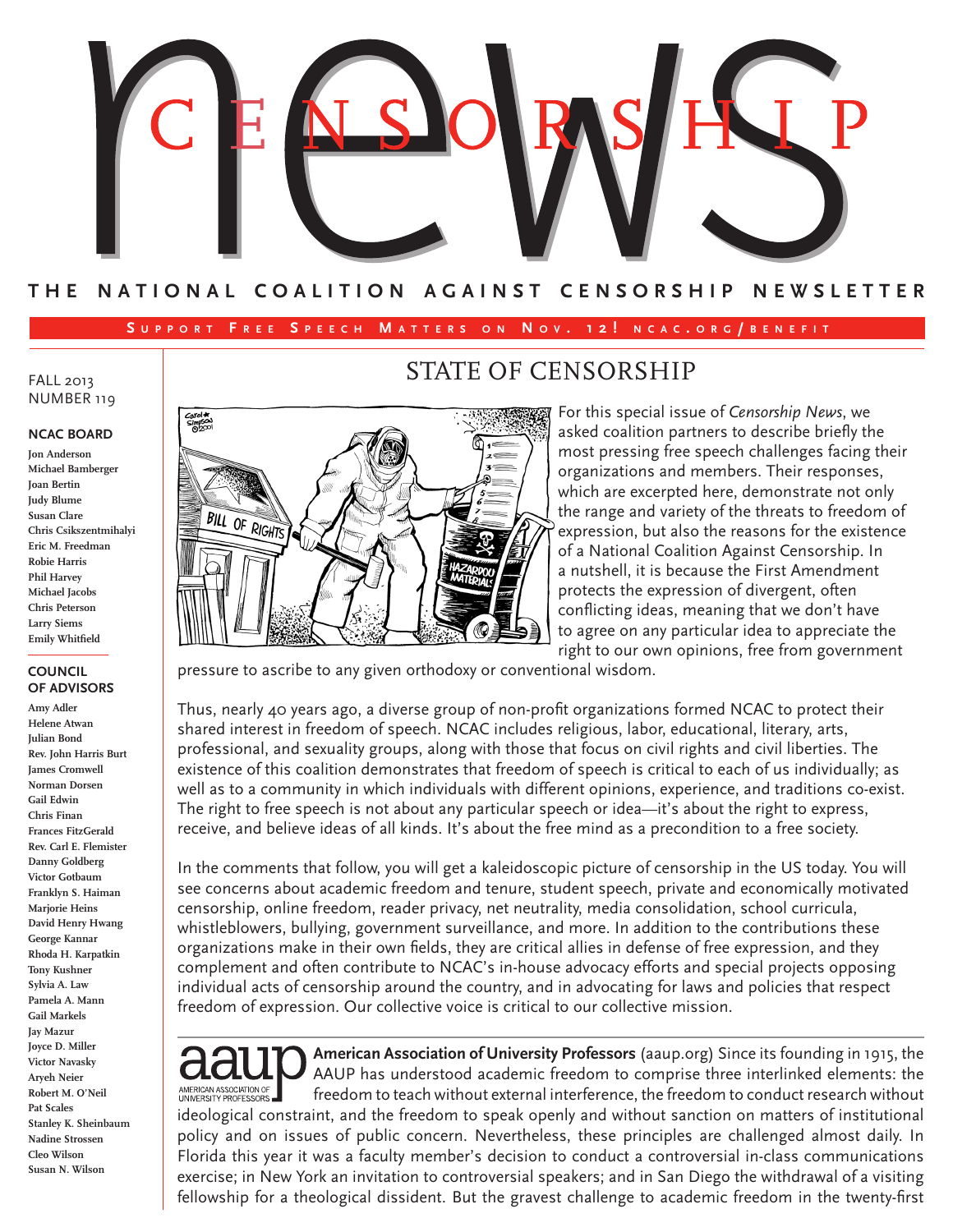#### **NCAC PARTICIPATING ORGANIZATIONS**

Actors' Equity Association American Association of School Administrators American Association of University Professors American Association of University Women American Booksellers Foundation for Free Expression American Civil Liberties Union American Ethical Union American Federation of Teachers American Jewish Committee American Library Association American Literary Translators Association American Orthopsychiatric Association American Society of Journalists & Authors Americans United for Separation of Church & State Association of American Publishers Authors Guild Catholics for Choice Children's Literature Association College Art Association Comic Book Legal Defense Fund The Creative Coalition Directors Guild of America Dramatist Legal Defense Fund The Dramatists Guild of America Educational Book & Media Association First Amendment Lawyers Association International Reading Association Lambda Legal Modern Language Association National Center for Science Education National Communication Association National Council for the Social Studies National Council of the Churches National Council of Jewish Women National Council of Teachers of English National Education Association National Youth Rights Association The Newspaper Guild/CWA PEN American Center People For the American Way Planned Parenthood Federation of America Project Censored SAG-AFTRA Sexuality Information & Education Council of the U.S. Society of Children's Book Writers & Illustrators Speech Communication Association Student Press Law Center Union for Reform Judaism Union of Democratic Intellectuals Unitarian Universalist Association United Church of Christ, Office of Communication United Methodist Church, United Methodist Communications Women's American ORT Woodhull Sexual Freedom Alliance Writers Guild of America, East Writers Guild of America, West

#### **NATIONAL COALITION AGAINST CENSORSHIP**

**Joan E. Bertin, Executive Director Dalton Burns, Administrative Assistant Svetlana Mintcheva, Director of Programs Acacia O'Connor, Kids' Right To Read Project Coordinator Michael O'Neil, Communications Director Barbara Pyles, Business Manager Mary Reinke, Accounting Cynthia Villani, Librarian**

*Censorship News* **Founding Editor: Roz Udow (1926-2006)** *Design:* **Jeanne Criscola/Criscola Design**

**19 Fulton Street, Suite #407, New York, NY 10038 tel: (212) 807-6222, fax: (212) 807-6245 e-mail: ncac@ncac.org, web: www.ncac.org Copyright ©2013 National Coalition Against Censorship Permission is granted to reprint – please credit NCAC.**

**NCAC is a 501(c)(3) nonprofit organization**

century is the now-decades-long erosion of the tenure system and the widespread exploitation and abuse of contingent, especially part-time, faculty. Hired mostly on annual or even classby-class contracts, and usually paid at rates more similar to casual than professional labor, these faculty members—now constituting over three-quarters of the profession—enjoy little job security and hence often minimal academic freedom, at least where they are not protected by collective-bargaining agreements, now probably the strongest means available to defend freedom in the classroom. Subject to intimidation by supervisors, many contingent faculty members engage in self-censorship, fearful that unconventional views, dissenting opinions, or innovative pedagogies might endanger their livelihoods. It thus falls to the AAUP and to all members of the higher-education community to expand the defense of academic freedom to include fully all who are engaged in teaching and research, whether full-time or part-time, tenured or contingent.



**American Booksellers Foundation for Free Expression** (abffe.org) The American Booksellers Foundation for Free Expression, the bookseller's voice in the fight against censorship, has been fighting for reader privacy since the day in 1998 when Independent Counsel Kenneth Starr subpoenaed the records of Monica Lewinsky's book purchases from two Washington bookstores. In 2001, Congress

approved the Patriot Act, giving the FBI the power to search the records, including library records, of people who are not suspected of criminal conduct. ABFFE is working with the American Library Association, the Association of American Publishers and PEN American Center to restore protections for reader privacy undermined by the Patriot Act. Edward Snowden's revelations of government abuses have given new impetus to efforts to reform the Patriot Act.

ABFFE has also enlisted in the fight against the hundreds of challenges to books that occur in schools and libraries every year. It joined the National Coalition Against Censorship in founding the Kids' Right to Read Project, which helps students, parents, teachers and librarians who are confronting censorship efforts in their communities. We are working to expand Banned Books Week, the only national celebration of the freedom to read. It now features a virtual read-out from banned and challenged works on YouTube.



**American Civil Liberties Union** (aclu.org) It's tough to pick, but two free speech issues in particular are jockeying for the title of "most AMERICAN CIVIL LIBERTIES UNION pressing." The first is the administration's aggressive pursuit of national security leaks and the corrosive effect it has had on our free press, and the second is the increasing power wielded by private online speech platforms.

Recently, the administration commendably sought to narrow the circumstances in which it can investigate members of the press. These concessions, however, follow intense public concern over the unprecedented number of leaks prosecutions pursued by the current administration and the revelations of extremely invasive (and unnecessary) investigations into reporters and news organizations. As 2013 turns into 2014, and especially with the Snowden leak, there is no doubt that the tug-of-war between the two dray horses of the national security community and the Fourth Estate will continue in earnest.

Free speech advocates are increasingly concerned with the power of "platforms" like Facebook, Twitter and Google. These "gatekeepers" have, perhaps, even more impact on free expression than federal, state or local governments. They have more direct power over what Americans can say, read, see and hear than the Federal Communications Commission, the Department of Justice or any member of state law enforcement combined. These companies also possess their own First Amendment rights, leaving free speech advocates in something of a quandary. Fortunately, many of these companies should be applauded for adopting as permissive a speech policy as possible—and many have faced intense and unfortunate public criticism for doing so. As we continue to move from physical to virtual speech forums, this thorny problem will only gain more prominence.

**American Library Association** (ala.org) U.S. censorship is spreading in such insidious and complex manifestations. We have our work cut out for us! Library challenge reports to the Office of Intellectual Freedom (OIF) grew in 2012-13 to 460, probably 1/5 of the national total. This year's #1 banned book, *Captain Underpants*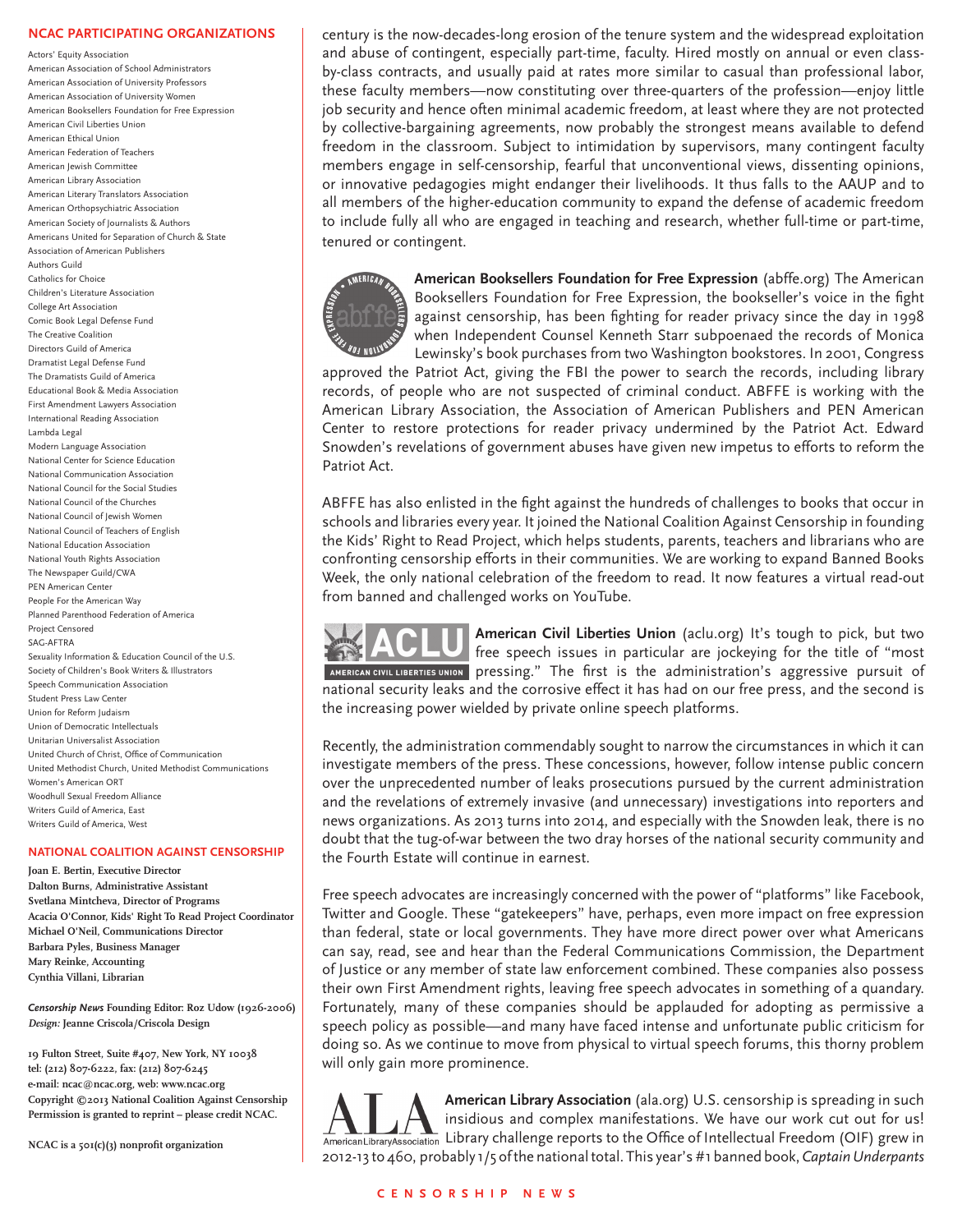by Dav Pilkey, is the gift that keeps on giving. Why? Because these popular, silly books are read by parents, with their children, all over the country. The potty humor makes parents roll their eyes and kids giggle. The absurdity of banning books in order to attack perceived moral problems is exemplified by this year's winner.

A far more complex problem lies in libraries filtering the Internet. Google and ALA recently marked the 10th anniversary of the Children's Internet Protection Act (CIPA) with a symposium of experts and a consensus of what we have all suspected: over or under-filtering happens 20% of the time; students can easily hack filters; poor people are more likely to have their information filtered; and filters can make it impossible to teach Advanced Placement (AP) courses. Filters are a very insidious barrier because sometimes library users don't know what web sites they are missing! This blockage of constitutionally protected information is a real barrier to teaching young people how to think critically.

OIF is following the revelations of NSA surveillance with deep concern for the invasion of reader privacy. We are actively working with UK colleagues and elsewhere on an international library response.



**American Society of Journalists & Authors** (asja.org) The biggest threats to free speech these days are economic rather than legislative. Pay for writers is dropping, while thousands of online and paper publications are demanding that writers work for no

pay (Huffington Post); absurd pay of \$10 per article or less (The Content Authority, Demand Media); or simply using writers' work without paying them at all (Google). In the face of these economic realities, the best journalists are abandoning traditional journalism and choosing instead to write for corporations which tightly control the messaging in every word they publish.

Meantime, newspapers are folding daily, or staying in print but depending on pre-packaged or "citizen journalist" content. Few outlets now pay for in-depth reporting. In fact, investigative journalism—once a valued part of every respected news organization—is now seen as a luxury by most media outlets. New nonprofit groups such as ProPublica are promoting journalism-bycharitable-donation, trying to keep it from vanishing altogether.

Are governments and businesses happier in a world where there are no investigative journalists asking tough questions? Undoubtedly yes. But is the public better off?



In the "Coda" to *Fahrenheit 451* Ray Bradbury said: "There is more than one way to burn a book. And the world is full of people running about with lit matches." Fully one-third of the books selected by the

Modern Library as the 100 best novels of the 20th Century, including six of the top ten, have at one time or another been removed or threatened with removal from bookstores, libraries and schools.

Publishers are also deeply troubled by the government's intensifying war against investigative journalists. The Association of American Publishers is one of the organizations supporting passage of a federal "shield" law to help protect confidentiality of sources, with the caveat that such a law must be broad enough to cover book authors, including first-time authors, under its umbrella. Without such protection it will become increasingly difficult to produce the important books that hold government to account.



**Catholics for Choice** (catholicsforchoice.org) From our perspective, the most pressing challenge to free speech is the willingness to permit some ultraconservative extremist religious people to speak for all, instead of embracing a positive, healthy respect

for a variety of religious views.

One high-profile example occurred in 2010, when the Smithsonian removed a video by the late David Wojnarowicz, from the exhibit "Hide/Seek: Difference and Desire in American Portraiture." Through vivid and surreal images, including one of a crucifix crawling with ants, the video examined the "agony and suffering" of the artist's partner, who was dying of AIDS at the time.

The marginal (but easily and loudly offended) Catholic League pounced immediately, falsely claiming the video was "anti-Catholic" and represented "hate speech." The League demanded that the federal government reconsider future funding for the Smithsonian. Smithsonian Secretary Wayne Clough swiftly pulled the video. Happily, free speech advocates made the artwork available in a trailer outside the museum. It was a small victory to hear a tourist or museum visitor exclaim for the millionth time after seeing the art in question: "Really I can't see what all the fuss is about."

Of course, we need to respect religious voices, but not at the risk of censoring personal expression. The majority of people who use their faith to understand the world—rather than close themselves off from it—would prefer to make their own decisions about art. We need to fight together to keep it that way.



**College Art Association** (collegeart.org) When it witnesses acts of censorship, CAA approaches the source of such actions to

remind them of ethical and practical approaches to resolving issues. Censorship of art can take many forms. We have recently addressed the removal of art from exhibitions at museum and university galleries or from university campuses, such as the removal of a video from the National Portrait Gallery's "Hide/Seek" exhibition in 2010 and the removal of two sculptures by George Ettel and Robert Sestok at Michigan's Macomb County Community College this spring. We have protested the destruction of individual works of art such as this past year's destruction of Mali's cultural heritage through military action which included the defacement and destruction of mausoleums and mosques. We have opposed withholding photographic licenses for scholarly publications by artists' heirs, such as those of Clifford Still, who are not in agreement with new scholarly interpretations. We join the increasing global concern about censorship in other countries, including the political repression and incarceration of artists such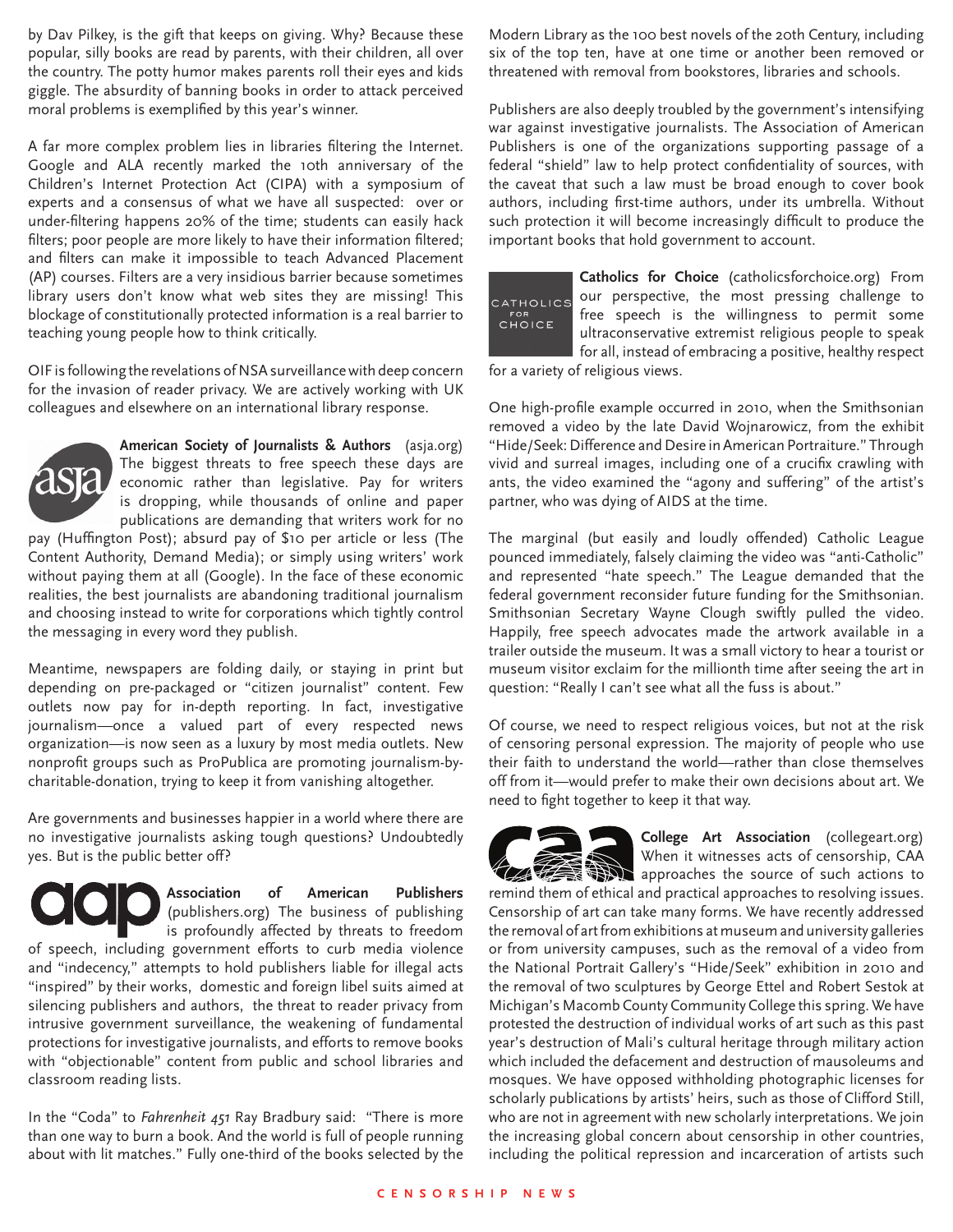as Ai WeiWei. Perhaps the most difficult issue to address is selfcensorship by artists, scholars and curators who choose to avoid controversial topics to create, study and exhibit for fear of being criticized and ostracized by colleagues or cut off from resources. CAA recently initiated a Mellon Foundation and Kress Foundation research project to develop fair use best practices to assist the visual arts field in understanding and applying fair use approaches to creative work and scholarly publishing in the visual arts.

**Comic Book Legal Defense Fund** (cbldf.org) As comics and graphic novels become a more significant part of the cultural landscape, attacks on their content are plaguing individuals and institutions alike. In recent, years readers of Japanese comics have been targeted by police and customs officials with false accusations of possessing obscene material or even child pornography. At the same time, challenges to graphic novels in libraries and schools occur on a near monthly basis. CBLDF provides legal aid, writes letters of support, and produces education tools so as to create better understanding of comics and their role in the current culture.



**Dramatists Guild of America** (dramatistsguild.com) At a high school in Deerfield, IL, parents tried to stop other people's children from reading Tony Kushner's *Angels in America*. At a school in Wilton, CT, students were stopped from presenting their own play about

the Iraq War. At universities across America shows like Sondheim & Weidman's *Assassins* and Chris Durang's *Sister Mary Ignatius* have been challenged over issues of politics, sexuality, religion or language, and administrators have imposed their own limited views on people who are there, ironically, to expand their worlds.

The censor's arm is reaching beyond the schoolroom. In Carrollton, GA, the mayor shut down his town's production of *The Rocky Horror Picture Show*. *Ragtime* and *To Kill A Mockingbird* were challenged by civil rights groups in Illinois and Florida because they use the "Nword," despite that these are two works that plead against racism. A play about the Israeli-Palestinian conflict was cancelled by a NY non-profit because of pressure from its own board. In Colorado and Chicago, theaters presenting works that required smoking on stage were prohibited from staging them under local anti-smoking statutes that have no exception for theatrical productions, as they do in NY and other cities.

"Fair use", too, is being diminished as playwrights who dare write about powerful public figures or who parody works owned by wealthy companies are threatened with lawsuits.

Playwrights only have their words. And to defend those words, the Dramatists Guild has formed the Dramatists Legal Defense Fund. Because words matter.



**Lambda Legal** (lambdalegal.org) is committed to achieving full recognition of the civil rights of LGBT people and those with HIV through impact litigation, education and public policy work. Fundamental to making the case for equality that mission is attaining respect and acceptance

of LGBT youth in schools and preventing bullying. The First Amendment is a key tool in addressing bullying because free speech fosters an environment that seeks, welcomes, and values LGBT people. Simply put, a vital way to combat hateful speech is through

powerful, affirming speech.

Lambda Legal has secured federal court rulings that schools must protect gay students from violence and harassment and that gaystraight alliances must be allowed to meet under the same rules as other student groups. These cases defend what should be undisputed propositions—namely, that students attending public schools have a constitutional right to express themselves, to feel safe and respected, and to live without fear.

By giving young members of our community a voice, we can move closer to creating school environments where all students are respected equally for who they are.



**Modern Language Association** (mla.org) The MLA upholds the right of scholars, teachers,

and artists to freedom from censorship not only in their statements as citizens but also in their teaching and scholarly work. Tenure was designed to ensure the freedom of university faculty members to express their views openly in the classroom and in the public sphere. In a university climate in which over seventy percent of instructors hold positions off the tenure track, however, this fundamental academic freedom is severely threatened.

The dangerous political uses of censorship have been analyzed in scholarly articles published by the association and in a special issue of the MLA's premier journal, *PMLA*. The association has spoken out against attempts to dismantle ethnic studies programs in the United States—a form of curricular censorship. In the spirit of a free exchange of ideas, it has lobbied Congress for the right of scholars and artists to travel across national borders and to be admitted to the United States. The MLA has supported the freedom of instructors at colleges and universities to construct course syllabi without legislative interference. It has also spoken out against the inclusion of unsolicited opinions from outside the university in faculty appointments and promotion reviews. In advocating working conditions and regularized appointments for contingent faculty members, the MLA is also fighting for the free exchange of ideas that is at the core of a democratic education.



**National Center for Science Education** (ncse.com) The mission of the NCSE is to defend the teaching of science against ideological attack. Evolution is Education the traditional target of such attacks, with climate change joining it in recent years.

Eighty-eight years after the Scopes trial, censorship aimed at evolution still persists, with teachers pressured not to teach evolution or to teach creationism (whether "creation science" or "intelligent design") to promote "balance," and with libraries urged not to shelve books on the topic. Since the motives for such pressures are religious, the First Amendment's ban on the governmental establishment of religion is invaluable in countering them.

Equally important to NCSE's work is countering misunderstandings of the First Amendment, which science deniers have spuriously invoked to claim that they have the right to have their views included in the curriculum. Of course, the First Amendment guarantees their right to hold and express their beliefs publicly—but not the right to teach their beliefs in public schools, where the curriculum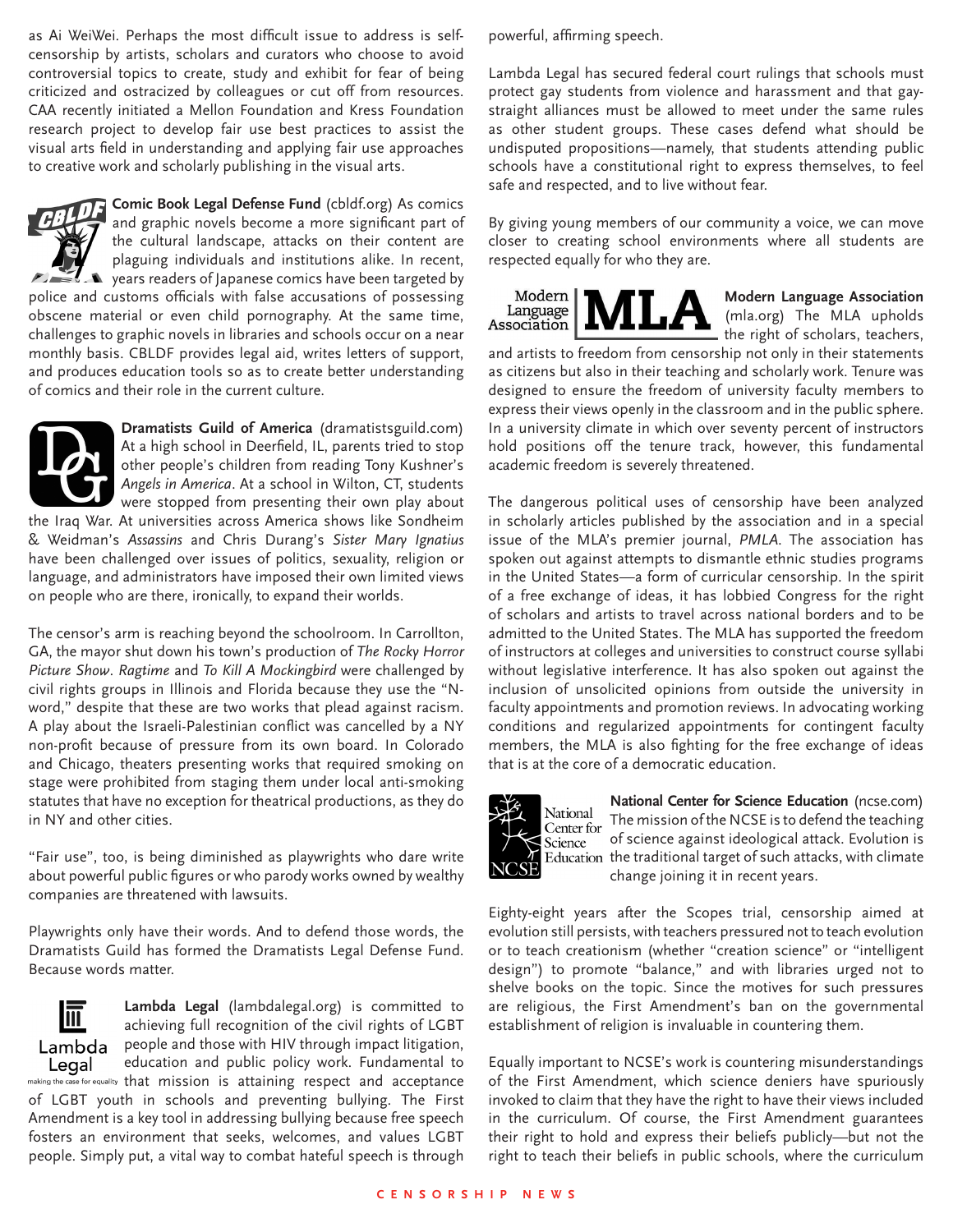is supposed to reflect the best available knowledge in the relevant field. Anything less would compromise the integrity of science education and impair the ability of students to participate in society as scientifically literate citizens.

Science education needs freedom of thought, inquiry, and expression, and it also needs for those worthy ideals not to be twisted in the service of pseudoscience.



**National Council of Teachers of English** (ncte.org) It's crucial now when new standards are being introduced  $\sum_{i=1}^{n}$   $\prod_{i=1}^{n}$  in schools and the selection of texts deemed suitable for students is undergoing renewed scrutiny that educators at all levels and community members

keep in mind the tenets of NCTE's *The Students' Right to Read* (http://ncte.org/positions/statements/righttoreadguideline). This guideline emphasizes both:

• "the right of any individual not just to read but to read whatever he or she wants to read [as] basic to a democratic society" and

• the value of teachers' professional knowledge and judgment in selecting and using materials appropriate for their students to meet the educational objectives of courses, curricula, and state standards.

NCTE respects the right of individuals to be selective in their own reading. But for the same reason, we oppose efforts of individuals or groups to limit the freedom of choice of others or to impose their own standards or tastes upon the community at large. If America is to have a democratic citizenry, educators must introduce students to a broad spectrum of ideas and then guide them through reading, writing, and discussion to think critically, act responsibly, and be productive in our diverse and ever-changing world.



**National Youth Rights Association** (youthrights.org) Students in K-12 schools have long had to fight for freedoms adults take for granted. Dress codes, mandatory reciting of the Pledge of Allegiance, and day-to-day decisions by school employees have long

challenged students' right to free speech.

What is new in recent years has been the belief by school officials that they now have a right to govern students' use of social media, even in the students' private lives. Last year, a high school senior in Indiana was expelled for tweeting a message to his followers—from his home late at night—that included the F-word. In cities across America, students are being called into principals' offices to explain things they wrote on Facebook or other online forums.

In the Vietnam era, the Supreme Court, responding to a dress code used to muzzle students opposing the war, told schools, "It can hardly be argued that either students or teachers shed their constitutional rights to freedom of speech or expression at the schoolhouse gate." But many schools have continued to disregard those rights. And in the Internet era, some schools are taking it even further, not only insisting students surrender their free speech rights at the gate, but also prohibiting students from retrieving those rights when they go home again.

**Read unabridged State of Censorship responses from these Read unabridged State of Censorship responses from these** *Read unabridged State of Censorship responses from these criminalized, is now. (www.projectcensored* **organizations online at ncac.org/stateofcensorship**



**PEN American Center** (pen.org) For more than a decade, civil liberties and freedom of expression organizations have sounded alarms over the rapid expansion of surveillance in the United States. For much of that time, efforts to challenge new surveillance powers

have been hampered because those powers have been shrouded in secrecy; a lawsuit brought by PEN American Center and others challenging the Foreign Intelligence Surveillance Act Amendments Act, for example, that might have revealed important information, was dismissed by the U.S. Supreme Court on technical grounds.

Now, thanks to recent, dramatic leaks about the nature and scope of NSA telephone and Internet monitoring, the public knows that these activities, which PEN went to court to expose, are in fact happening, and on an even broader scale than previously thought. Yet many Americans have met even these revelations with a shrug, arguing that if they have nothing to hide, they have nothing to fear, and many policy makers continue to herald the programs' benefits in preventing terrorist attacks. It is now clear that challenging everexpanding surveillance powers and technologies will require more than merely penetrating official secrecy around the nature and scope of the programs. In fact, we must begin to answer some critical questions: How do we know, and how can we demonstrate, that pervasive surveillance—especially the subtle, complex cocktail of governmental and commercial surveillance that is taking shape in the United States, is actually harming freedom of expression and creative freedom? This is one of the most urgent challenges facing free expression advocates in the United States. Only by defining the actual and potential harms of our new surveillance powers can we be sure these powers won't define us in the future.

**Project Censored** monitors and PROJECTI CENSORED analyzes censorship in the US The News That Didn't Make The News press while promoting media literacy and critical thinking skills. Our new annual report on the most underreported and censored stories is *Censored 2014: Fearless Speech in Fateful Times* (October 2013).

Among the most significant challenges we face today is the evergrowing war on whistleblowers and journalists. From Chelsea Manning (formerly Bradley Manning) and John Kiriakou to Thomas Drake and Edward Snowden, the US government, now even more so under the Obama Administration, has escalated its attack on those who try to bring to light unpopular truths. Whether about our foreign policy or the state of our diminishing rights of privacy, speech, and the press, President Obama's actions toward those who tell these unpopular truths has been in direct contradiction to his campaign promises and many public pronouncements purportedly lauding transparency and accountability in government.

In an age where the very plutocrats that govern our society are the same people who claim jurisdiction in determining who is a journalist, and what narratives are acceptable for debate and discussion, we need "a clarion call for truth telling" as Daniel Ellsberg has put it– a call for civil courage in defense and support of a truly free press. Our future as a free and open society, as a democratic republic, depends on free expression and freedom of the press. The time to act and protect these rights, to fight against forces of censorship where reporting what is going on in our society is becoming increasingly